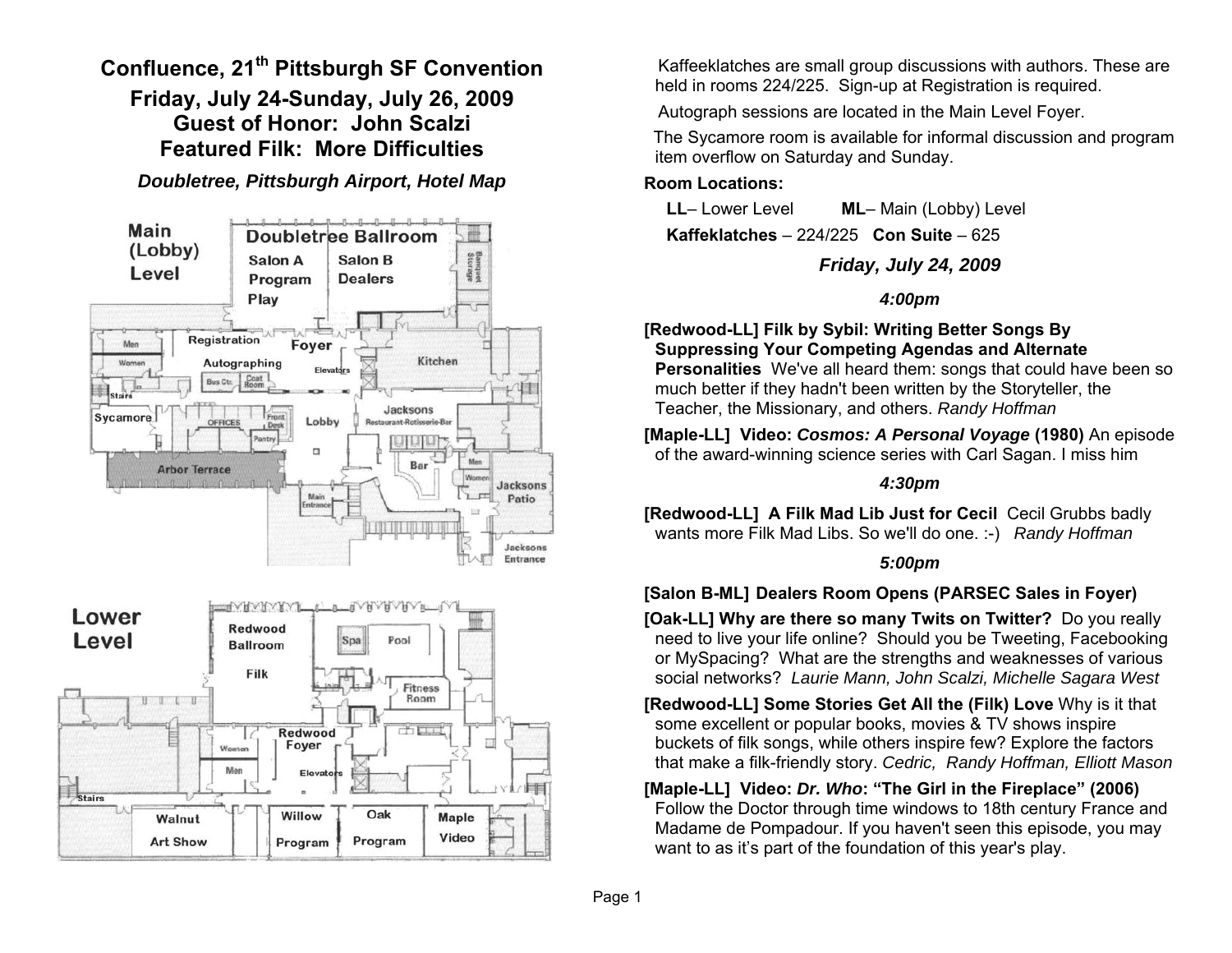#### *6:00pm*

- **[Oak-LL] The Eagle Has Landed** Where were you when Apollo 11 landed? What impact has the moon landing had on SF since then? *Ken Chiacchia, Fruma Klass, Laurie Mann, Charles Oberndorf*
- **[Willow-LL] The Alpha Writer's Workhop: A Review** How did it go this year and what's on the docket for next year. *David Barr Kirtley, Thomas Seay, Karina Sumner Smith, Diane Turnshek*
- **[Redwood-LL] Pegasus Award Nominations for 2009** A sampler of possible nominees for filk's premier awards. *Randy Hoffman*
- **[Maple-LL] Video:** *Serenity* **(2005)** Also a "must see" movie to have any idea what is going on in the play on Saturday night.

#### *7:00pm*

- **[Oak-LL] Military SF in the Age of Terrorism** Since war is less likely run by nations, what effects will non-national combatants and grandiose military statements have on the future? *Ken Chiacchia, Bill Keith, John Scalzi, Bud Sparhawk*
- **[Willow-LL] That Won an Award?** Books, stories and other; sometimes deserved, sometimes a winner because there wasn't anything else to compete. Enjoy a jaundiced retrospective. *Jim Mann, Charles Oberndorf, Mary Turzillo*

#### **[Redwood-LL] Concert: Elliott Mason**

#### *8:00pm*

### **Dealers Room/Art Show Close**

**[Willow-LL] Fan Music: Toward a Grand Alliance** We'll talk about filk, dementia, nerdcore, SCA bardic music, wizard rock, etc., and in what ways the subgenres of fan music can come together instead of working at cross-purposes. *Randy Hoffman* 

- **[Redwood-LL] Poexry** Science Ficxion, Fanxasy and... the sxrange in lyric and mexer wixh Ann Cecil, Ximons Esaias, Mary Xurzillo, Geoffrey Landis, Herb Kauderer and oxhers.
- **[Maple-LL]** *The Good, the Bad, the Weird* **(2008)** Three men rob the same train in Manchuria trying to obtain a treasure map; a Korean version of a spaghetti western.
- **[224/225] Triangulation Party** *Pete Butler and gang*
- **[625] Beer Tasting Featuring IPAS** *Jim Mann, JJ Walton*

#### *9:00pm*

- **[Oak-LL] Exquisite Round Robin** A round robin for "The Exquisite Corpse." Bring your imagination, humor, sense of adventure and a thesaurus. Who knows where the panelists will lead the audience. *Paul Anderson, Ken Chiacchia, Alan Irvine, James Morrow*
- **[Willow-LL] We Aren't All Rocket Surgeons** What's Mensa all about? What makes for a good Mensan? Is there really that much cross pollenization between SF fans and Mensa members? Come find out if you yourself could be Mensable! *William Keith, Fruma Klass, Brea Ludwigson, William Tenn*

### **[Redwood-LL] Concert: Cedric of The Bedlam Bards**

#### *10:00pm*

 **[Oak-LL] I Can Always Be a Fan** Filk, artwork, words and films ―choices for fans are limitless. If you look for something to give you the adrenal rush and rekindle your sense of wonder, it's all there. *Juanita Coulson, Alan Katerinsky, Sue Linville, Bill Mayhew*

### **[Redwood-LL] Concert: Rin Barton**

#### *10:30pm*

**[Maple-LL] Video:** *The Host* **(2006)** Another Korean film, a monster movie. Many times better than *Cloverfield* because you actually care about the characters.

#### *11:00pm*

**[Redwood-LL] Open Filking** 

# *Saturday, July 25*

### *9:00am*

**[Sycamore-ML] Writing Exercises** Bring paper & pen *Ade Conway* 

#### *10:00am*

**[Sycamore-ML] Writing Workshop** (Open only to people who registered in advance) *Paul Anderson*

**[Oak-LL] YA Fiction, Is That Where It's At?** *Twilight, Harry Potter, The Lioness* series… SF/F/H are well rooted in "juveniles" Is it time to return to the roots? *Karina Sumner Smith, Mike Velichansky*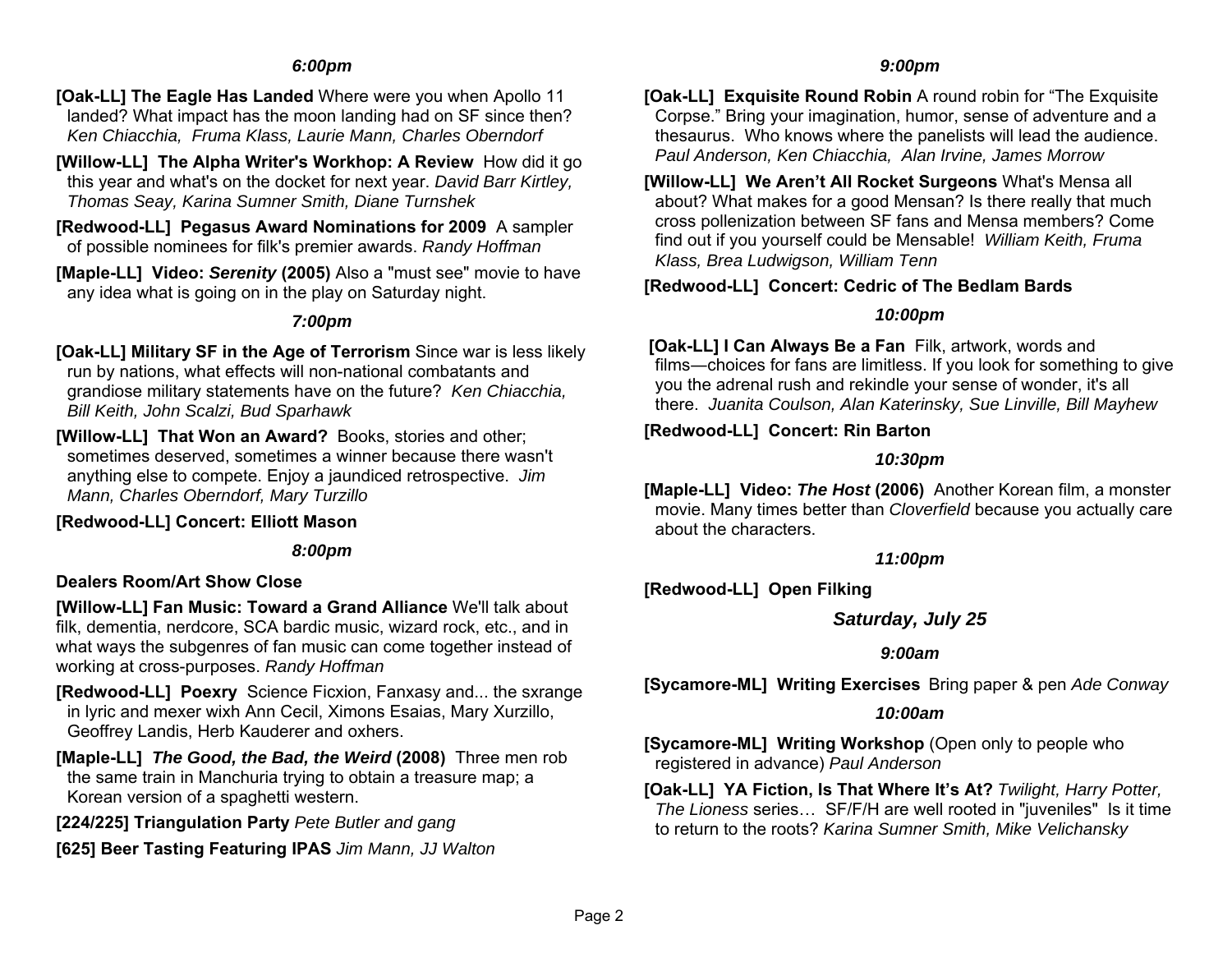**[Willow-LL] Magic Systems** Ceremony and Earth Magic. Fairies and Wizards. Each universe is a little different. How can we decide what will work in the universe our characters are questing in? *SC Butler, John DeChancie, Kathryn Morrow*

**[Walnut-LL] Art Demo: Repousse. the Art of Metal Tooling** Make a piece using this technique. Materials fee: \$1.00 *Bonnie Funk*

**[Maple-LL] Video:** *Flatland* **(2007)** Based on Edwin A. Abbott's 1884 novella, this follows the journey of A Square, Attorney at law, a being of two dimensions into the third dimensional world.

**[224/225] Kaffeeklatsch (Sign up at Registration**) *Walter Hunt, Bud Sparhawk* 

#### *11:00am*

**[Salon A-ML] Who Will We Be Reading in 200 Years?** A hundred years ago it was H.G. Wells & Jules Verne. Before that, Bram Stoker & Mary Shelley. These story-tellers have stood through time. Who is writing the classic future tales that will survive the future? *Lawrence Connolly, John DeChancie, James Morrow, Charles Oberndorf* 

**[Foyer-ML] Autographing** *John Scalzi, Bud Sparhawk*

**[Oak-LL] Potter Patter** Discussion of the recently-relelased movie *Harry Potter & the Half-blood Prince* and other Potterific topics. Will JK Rowling write again? Will Daniel Radcliffe have more theatrically naked moments? And what about Hermoine? *Susan Dexter, Laurie Mann, Gary Markette, Kathy Morrow*

### **[Willow-LL] Halloween 24/7/365** *Ricky Dick*

**[Redwood-LL] Performance Theory** You have a song and a voice to sing it with, or an instrument to play it with, or both. Now how do you prepare for the next step of (gulp!) performing in front of other people? Professor Pete will guide you through some of the most important things you need to be aware of. *Pete Grubbs*

### *12:00pm*

 **[Salon A-ML] Folklore and the Roots of Fantasy** Tolkien had Germanic, Arthurian and other sources to choose from, Rowling used French and English Medieval lore. What are other writers using? Are there untapped legends and tales? Is there a good way to plagiarize—that is, "borrow" stories, dress them up in new clothes and make them exciting for today's readers? *Susan Dexter, Alan Irvine, Bill Mayhew, Michelle Sagara West*

**[Oak-LL]** *Visions* Highlights from *Veins* (last year's critically acclaimed supernatural thriller) and *Visions* (collection of science fiction, fantasy, and horror). Featuring live readings set to music from *Veins: The Soundtrack*, this presentation takes storytelling to a whole new level. Not to be missed! *Lawrence Connolly*

**[Willow-LL] Roots of Humor ― Swift to Pratchett** Putting humor on paper for everyone to laugh at is a challenge. Is the best way to make a reader laugh to be a satirist? Is there humor in the most serious as there is something serious even in the most amusing? *Timons Esaias, Brea Ludwigson, Jim Morrow, Kathy Morrow* 

## **[Redwood-LL] Concert: Clif Flynt**

**[Maple-LL] Video:** *Wall-E* **(2008)** One of the best sci-fi romantic comedies. If the Academy Awards didn't relegate animated films to their own little corner, I would have had a good chance of a best film Oscar. See this film if you haven't And if you have, see it again.

**[224/225] Kaffeeklatsch** (Sign up at Registration) *Fruma Klass, William Tenn* 

#### *12:30pm*

# **[Redwood-LL] Concert: Judith Hayman**

### *1:00pm*

 **[Salon A-ML] Movies: The Year in Review** What were the best movies of 2009? Are any of these flicks Hugo or Oscar-worthy? How about the worst? What SF/fantasy movies are you most looking forward to that are due out later this year? *Eric Davin, Herb Kauderer, Charles Oberndorf, John Scalzi*

**[Foyer-ML] Autographing** *Walter Hunt* 

**[Oak-LL] Is Amazon "Kindling" a New Generation of Readers?**  Downloads and devices. Lots of books and stories are available for a fee on the Internet. Are all of us gutenbergs aiming at extinction? Is it inevitable that the available electronic media will phase out our crowded libraries of happy hard-copies? *Jean Goldstrom, Sue Linville, Gary Markette, Michelle Sagara West*

**[Willow-LL] Dueling Storytellers** Come join our master storytellers as they duke it out with words for the title of "Storyteller Supreme!" *Alan Irvine, Bill Mayhew*

## **[Redwood-LL] Concert: Power Salad**

**[Walnut-LL] Art Demo: Spinning** *Susan Dexter*

**[Foyer-ML] Autographing** *S. Andrew Swann*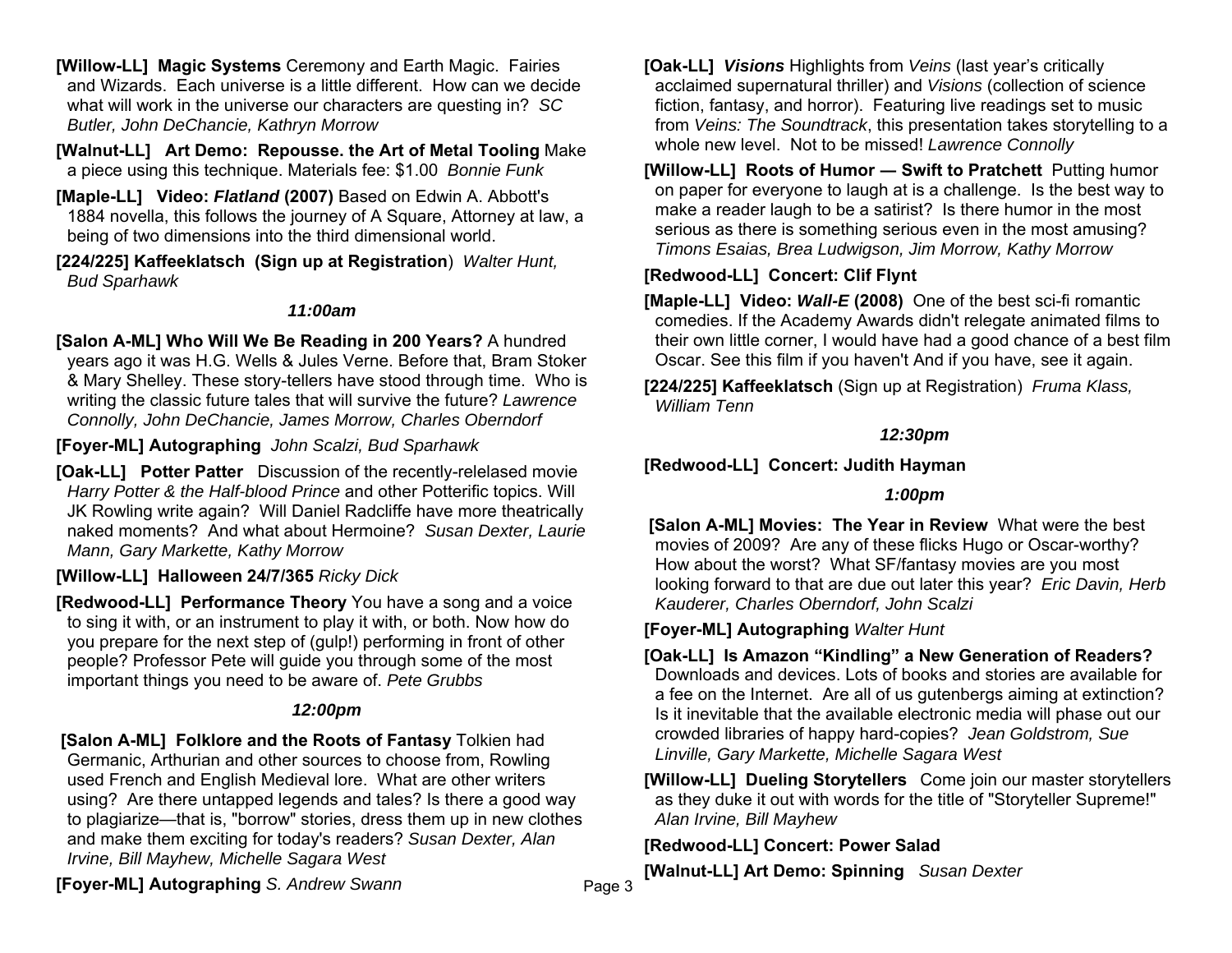**[224/225] Kaffeeklatsch (Sign up at Registration)** *SC Butler, Diane Turnshek* 

### *2:00pm*

**[Salon A-ML] The Future of Planetary Systems** What do the recent discoveries of different planet systems mean to SF writers now. If our planetary order is unusual, what will that mean in future stories? *Catherine Asaro, Geoff Landis, Susan Linville, Diane Turnshek*

**[Foyer-ML] Autographing** *Charles Oberndorf, Michelle Sagara West*

## **[Oak-LL] How Times Have Changed (Writing Since the**

**Beginning)** From cave dwellers to our present writers, our stories have always entertained. What has changed in the way we write that has kept our audience coming back *Lawrence Connolly, Herb Kauderer, Fruma Klass, Thomas Seay*

**[Willow-LL] Reading** *Bud Sparkhawk* 

# **[Redwood-LL] Concert: Pete Grubbs**

**[Walnut-LL] Art Demo: Polymer Clay Sculpting M**ake a small item using polymer clay. No Materials fee. *Barbara Carlson* 

**[Maple-LL] Video:** *The Girl Who Lept Through Time* (2006) Time travel, and the sometimes bitter consequences of time travel.

**[224/225] Kaffeeklatsch (Sign up at Registration)** *William Keith, James Morrow*

## *3:00pm*

 **[Salon A-ML] Guest of Honor Talk** Taunting the Tauntable since 1998 "I face a computer and bang on the keyboard until something intelligible comes out. Then I sell it." Our guest goes into great detail about the bangin' good experiences he's lived through. Warning! May contain Mimes, Balloons and Ponies! *John Scalzi*

## *4:00pm*

**[224/225] Kaffeeklatsch/Literary Beer (Sign up at Registration)**  *John Scalzi, Michelle Sagara West*

**[Salon A-ML] World-building Stories vs. Game Modules** What are the requirements? How do the writing styles differ—if they really do? *SC Butler, Walter Hunt, William Keith, Mike Velichansky* 

**[Foyer-ML] Autographing** *James Morrow*

**[Sycamore-ML] Alpha 1 Meeting** *Diane Turnshek, Mary Turzillo* 

## **[Oak-LL] Fava Beans & a Nice Chianti Horror Video vs. Lit.**

There are things we look for and things we *hope* for in a scary movie. Are they really that different? What needs to be done to translate a good scary story from page to screen? Can a film truly capture the exquisite flavor of the written word? *Lawrence Connolly, Ricky Dick, Chris Pisano, John A Taylor*

**[Willow-LL] Cyberwar Colossus the Forbin Project, HAL 9000, and Others.** Computers gone wild, right? What about when some one *tells* them to act up? We rely on computerss to store & manage information—how do we know we aren't being led and manipulated by unscrupulous hackers and electronic invaders? Can war be fought so that remote control and disinformation can tip the scales? *Ken Chiacchia, Alan Katerinsky, Bud Sparhawk, A. Andrew Swann* 

## **[Redwood-LL] Concert: Toyboat**

**[Walnut-LL] Art Demo: Amber Polishing & Carving** *Nancy Janda*

**[Maple-LL] Video:** *Cowboy Bebop: The Movie* **(2001)** *Cowboy Bebop* is one of the best TV series ever made. The first episode had one of the main characters talking about John Coultrain coming to him in a dream; told me that this was going to be different.

## *5:00pm*

**[224/225] Kaffeeklatsch/Literary Beer** (Sign up at Registration)

**[Salon A-ML] Comics and Graphic Novels** With so many comics pervading the web space, what does the future of comics look like? Will print comics become more in demand*? David Barr Kirtley, Eric Davin , Brian Koscienski* 

**[Foyer-ML] Autographing** *Lawrence Connolly*

**[Sycamore-ML] Alpha 2 Meeting** *John Scalzi, Diane Turnshek* 

**[Oak-LL] Teaching SF** Is there a difference between teaching SF and the other forms of literature? Are the stories of Thomas Hardy that much different from those of Gordon Dickson. Is it harder to communicate the subtle politics of *Dune* than *A Tale of Two Cities*? *John DeChancie, Timons Esaias, Charles Oberndorf, William Tenn*

**[Willow-LL] Reading** *James Morrow* 

# **[Redwood-LL] Concert: Catherine Asaro and Donald Wolcott**

# *5:30pm*

**[Willow-LL] Reading** *Michelle Sagara West*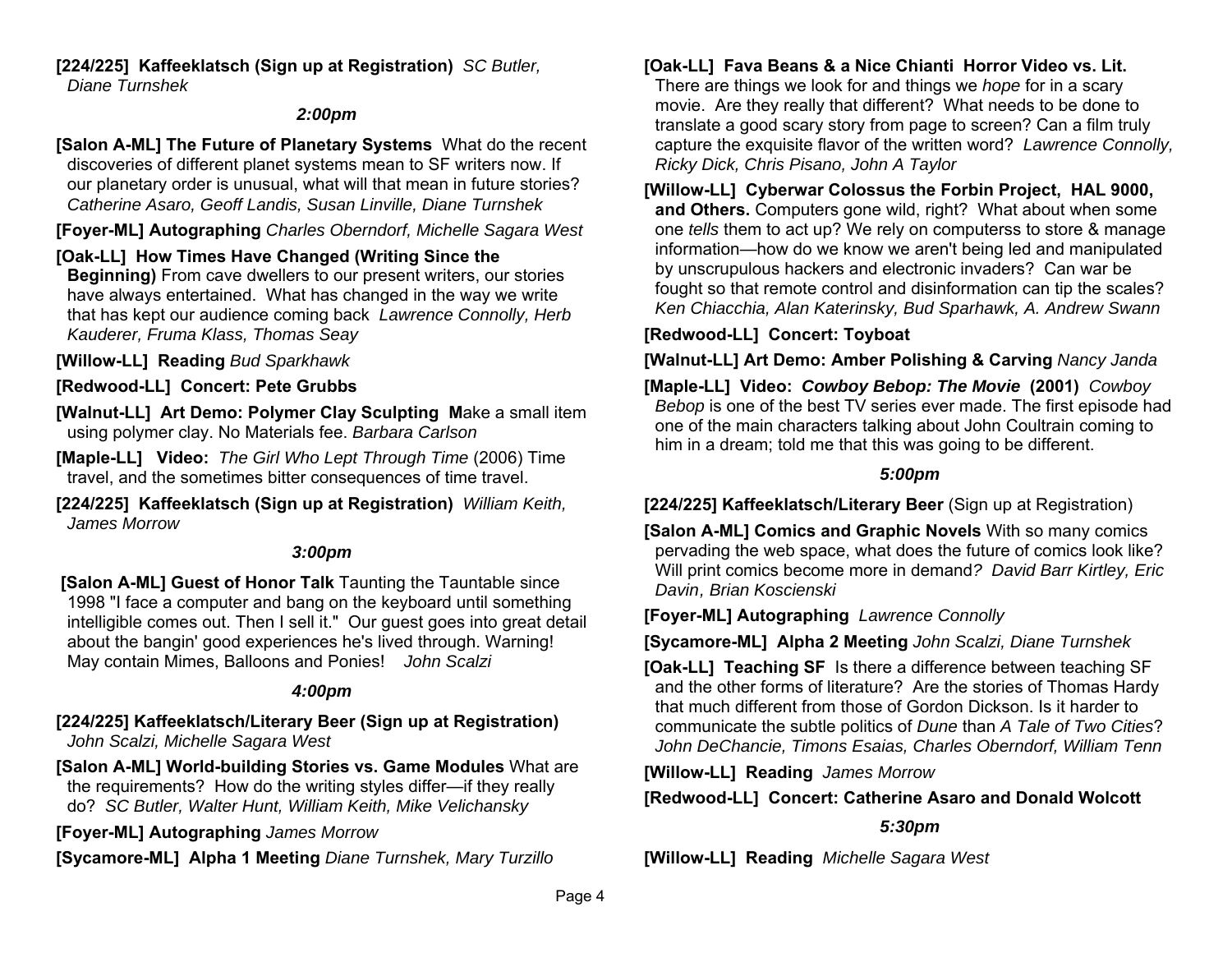#### *6:00pm*

#### **Dealers Room/PARSEC Sales/Art Show Close**

### **[224/225] Alpha Dinner**

### **[Redwood-LL] Storytelling with Words and Music** The arts of

telling stories in spoken word or in song are millenia old. How does one tell stories differently in these formats? *Catherine Asaro, Juanita Coulson, Alan Irvine, Bill Mayhew, Donald Wolcott,*

**[Maple-LL] Video:** *The Quiet Arrangement* (2009) A thriller filmed in Pittsburgh with our own Kevin Hayes.

#### *7:00pm*

**[Oak-LL] Traditional Publishing vs. Self Publishing** The good, the bad and the ugly…and if I post my poem/story/memoirs on the Internet, is that really self publishing? Jean Goldstrom, Brian Koscienski, Gary Markette, Chris Pisano

**[Willow-LL] Reading** *S. Andrew Swann*

#### *8:00pm*

#### **[Salon A-ML] The Parallax Second Players Present** *The Girl in the*

*Firefly* A musical-travesty mashup of Doctor Who's "The Girl in the Fireplace" and Firefly, set to music from Annie Get Your Gun

**[Oak-LL] Newer, Edgier, Grander, and Already Deceased -**  *Battlestar Galactica* **Not** your mother's *BSG*, and in a good way! *Catherine Asaro, Erik Leif Davin, Jim Mann*

**[Maple-LL] Video:** *Iron Man* (2008) I know you're all going to be upstairs watching the play, but I'm going to be watching explosions**.** 

#### *9:00pm*

**[Oak-LL] Trivia for Chocolate** Guess right & win candy! *Jim Mann*

#### *9:30pm*

**[Salon A-ML] Filk Guest Concert: More Difficulties** 

#### *10:00pm*

#### **[Oak-LL] Manage a Deux and Menage a Don'ts** When Does Erotica Become Just Another Piece of Porn? "Rated R" Because of the explicit language, no one under the age of 18 will be permitted to attend this panel without a legal guardian in attendance. *Brea Ludwigson, Bud Sparhawk, Diane Turnshek, Karen Yun-Lutz*

#### *10:30pm*

**[Maple-LL] Video:** *They Live*

*11:00pm* 

**[Redwood-LL] Open Filk** 

*Sunday, July 26, 2009* 

#### *9:00am*

**[Sycamore-ML] Writing Exercises** Bring paper & pen *Ade Conway* 

#### *10:00am*

## **[Salon A-ML] SF/F and H: Are Our Trends Affected by Political**

**and Economic Trends?** Was Cyberpunk a reaction to fear of the growing reliance on computers? When politics is in an uproar, what can this mean to the stories that sell? What dreams may come? *SC Butler, Walter Hunt, S. Andrew Swann* 

### **[Foyer-ML] Autographing** *David Barr Kirtley*

**[Oak-LL] Einstein and Heinlein; Time Travel in Fact and Fiction**  H.G. Wells invented the time machine in science fiction, but can time travel really happen? This multi-media presentation covers a brief history of time (travel), along with the fourth dimension, wormholes, space warps, and science fiction. *Geoffrey Landis*

### **[Willow-LL] Finnegan's Wake, or Winnegan's Fake**

Remembering Philip José Farmer, in all his glorious weird world building. Bring your favorite bits of Farmer writing and any personal memories. There may be pictures. *Mary Turzillo* 

**[Maple-LL] Video:** *Sinbad the Sailor* (1947) Starring Douglas Fairbanks, Jr., Maureen O'Hara and Anthony Quinn.

### *11:00am*

**[224/225] Kaffeeklatsch** (Sign up at Registration) *Catherine Asaro, Donald Wolcott* 

**[Salon A-ML] Iconic Tropes of SF, Fantasy and Horror** They stand as cornerstones; but try not trip over them. We'll identify these giants that genre writers dealwith, cite their initial incarnations and the best and worst attempts to build on these cornerstones*. SC Butler, Susan Dexter, Alan Katerinsky, S. Andrew Swann* 

**[Foyer-ML] Autographing** *William Keith*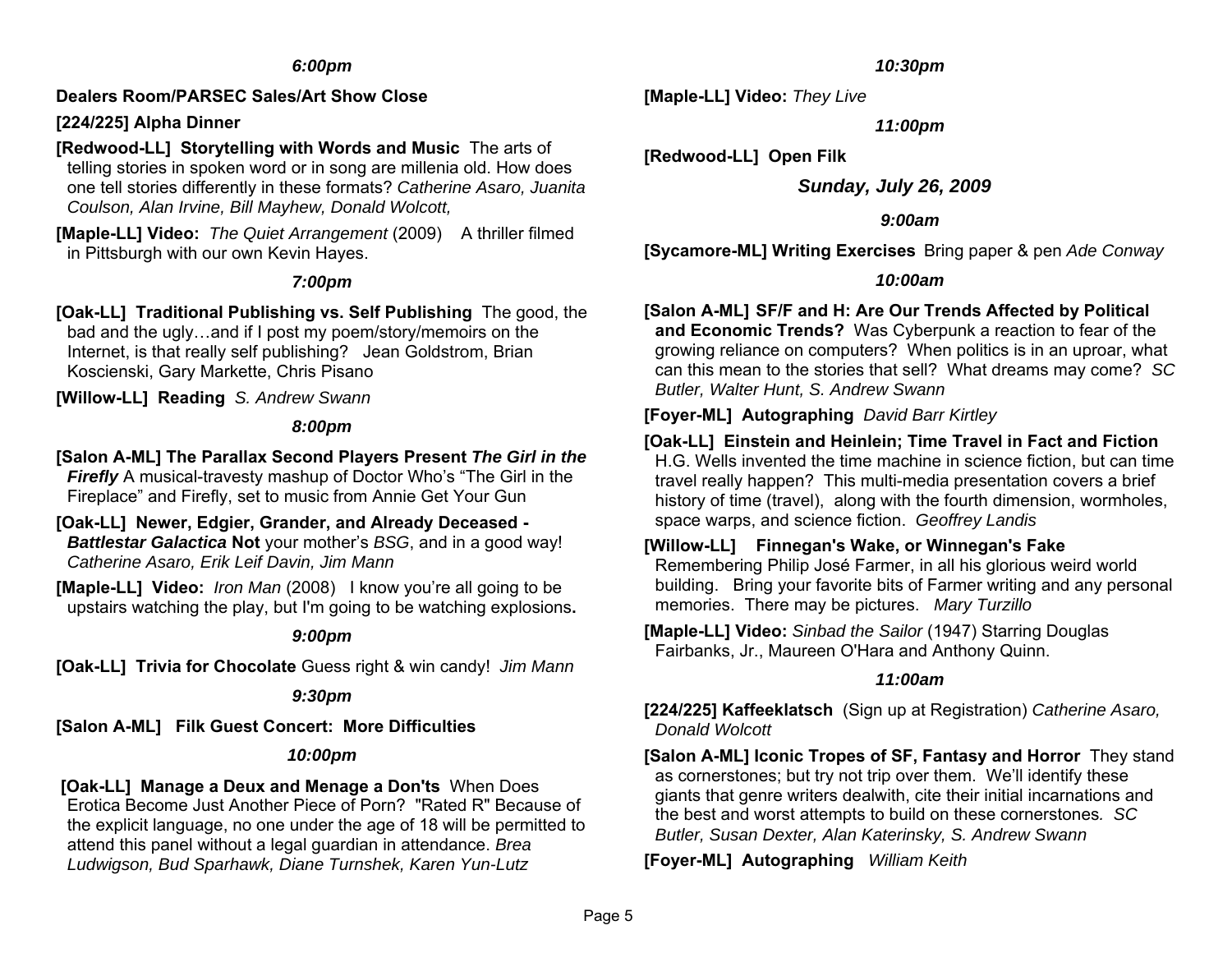**[Oak-LL] Future of Publishing** Big houses, small houses, selfpublish and the Internet. Where does it all lead? What will survive? *John DeChancie, Jean Goldstrom, Gary Markette, Mary Turzillo* 

**[Willow-LL] Reading** *William Tenn* 

**[Redwood-LL] Instrumental Filk** Is it possible to filk with an instrument alone, or are words required? What about musical parodies, like Allan Sherman or PDQ Bach? What can an instrument contribute to the performance of a filk song?? Bring your own instrument. *Blind Lemming Chiffon*

### *11:30am*

**[Willow-LL] Reading Peculiar Pieces** You won't believe some sentences gleaned from vanity press submissions! *Fruma Klass*

### *12:00 noon*

**[Salon A-ML] A Jump Through the Darkness: New Looks at Space Travel** Warps, transdimensional or just really, super fast? *Catherine Asaro, Geoff Landis, Bud Sparhawk*

## **[Foyer-ML]**

**[Sycamore-ML] Autographing** *Mary Turzillo* 

**[Oak-LL] Icelandic Eddas and Sagas A mostly-media** presentation of swordfights, monsters, blood, dismemberment and poetry—how could you want anything else? Timons the Skald chants the history. *Timons Esaias*

### **[Willow-LL] Reading Susan Dexter**

**[Redwood-LL] Concert: Heather Dale and Ben Deschamps** 

**[Maple-LL] Video:** *Godzilla The Final Wars* (2004) It was introduced by Keiko McDonald with the suggestion to "Leave your sophistication at the door." It's a remake of *Destroy All Monsters*.

## *12:30pm*

 **[Willow-LL] Reading John Scalzi**

## *1:00pm*

# **[Salon A-ML] Being a Full Time Writer – Possibility or Pipe**

**Dream?** Do full-time writers they have tips or advice? Are there any ways to ensure sales and command royal sums? *Walter Hunt, William Keith, John Scalzi*

**[Foyer-ML] Autographing** *Catherine Asaro*

**[Oak-LL] The Meteorology of Scent** This presentation examines the meteorology of small-scale wind patterns, how fine particulates and gasses move on scales of less than a kilometer. *Ken Chiacchia*

# **[Redwood-LL] Concert: Maugorn the Stray**

*1:30pm* 

**[Willow-LL] Art Auction**

# *2:00pm*

**[Salon A-ML] Vogon Poetry: The** *Really* **Bad Stuff** In *Hitchhikers Guide*, the Vogon were known for writing the third worst poetry in the Universe. Can we do as well? Audience participation encouraged. *Ann Cecil, Timons Esaias, Brea Ludwigson, Mary Turzillo*

## **[Oak-LL] That Ain't the Way I Remember it; Secret Society,**

**Secret History** With the popularity of *The DaVinci Code* is the way we see the world really accurate? Do the Knights Templar really hold secrets? From Free Masons to Illuminati, what is really going on? *Walter Hunt, Alan Katerinsky, John Alfred Taylor* 

## **[Willow-LL] Reading: Charles Oberndorf**

**[Redwood-LL] Concert: Tom Smith** 

**[Maple-LL] Video:** *Zatoichi* (2003) A remake of the classic blind swordsman series by "'Beat" Takeshi with himself in the title role.

### *2:30pm*

**[Willow-LL] Reading: Charles Oberndorf [Redwood-LL] Dead Dog Filk**

## *3:00pm*

**[Salon A-ML] Are We Really Alone; The Fermi Paradox** If they are really out there, why haven't we seen them here? And if we have seen them, why didn't we recognize them? *David Barr Kirtley, Jim Morrow, Diane Turnshek, Michael Velichansky* 

**[Oak-LL] Dead Dog Panel: Random Topics/Random Panelists** A round robin of subjects and people to express opinions…Short subjects and rotating participants will provide thought-provoking insights. If you're a panelist who didn't get a chance to talk about something you really wanted to, this is your last chance!

# **[Willow-LL] Reading: John Alfred Taylor**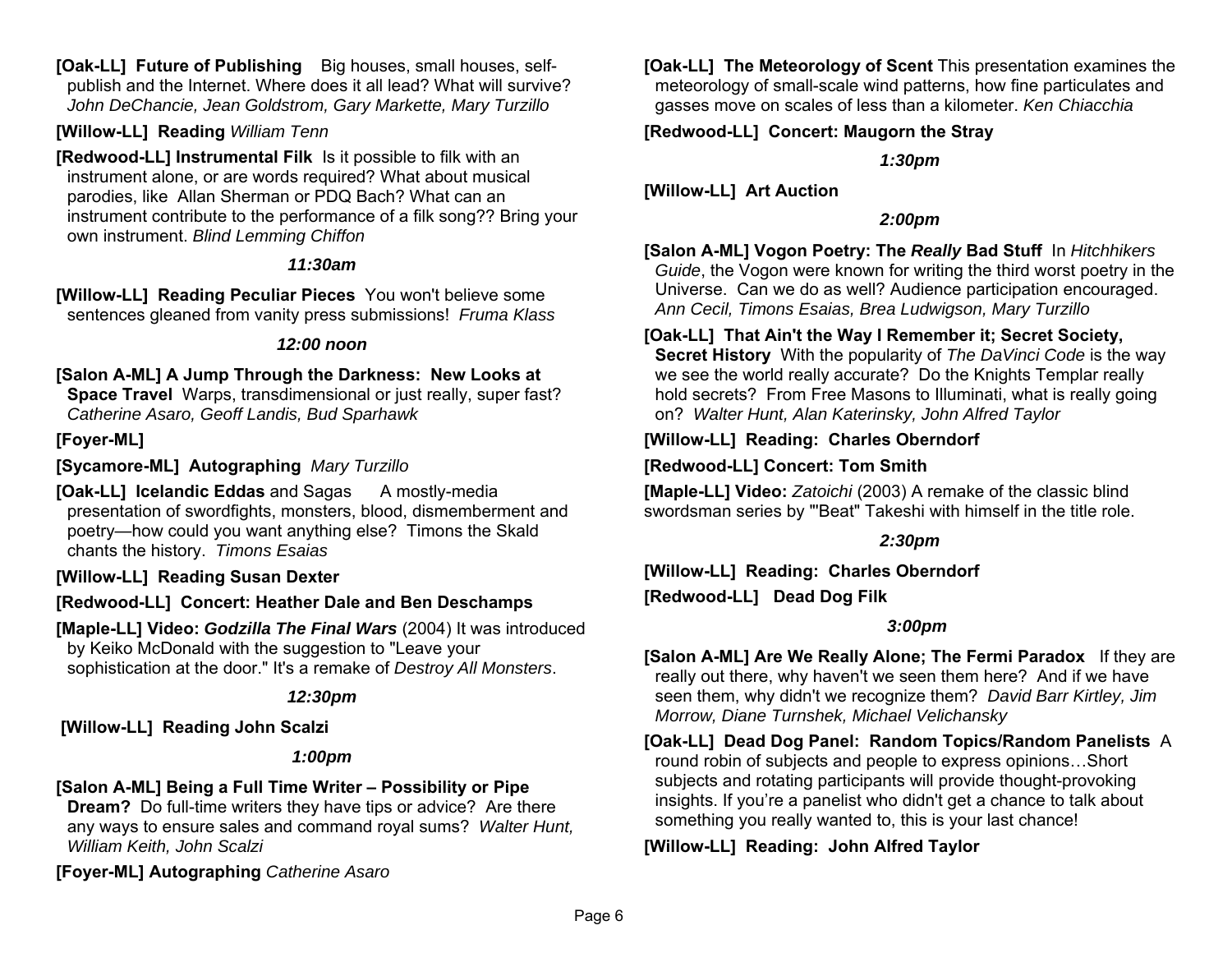Memberships are available for the 2010 Confluence (with GoH Wen Spencer and Featured Filker Peter Beagle), to be held at the Doubletee in Moon Township. Stop by the Registration table on Saturday afternoon or Sunday to purchase your 2010 membership. Check our Web site for information on PARSEC and Confluence: http://www.parsec-sff.org.

# **Confluence 2009 Program Grids**

# **Friday, July 24 Schedule**

| <b>Time</b> | Program<br>(Willow-LL) | Program<br>(Oak-LL) | <b>Filk</b><br>(Redwood-LL) | Video<br>(Maple-LL) |
|-------------|------------------------|---------------------|-----------------------------|---------------------|
| 5pm         |                        |                     |                             |                     |
| 6pm         |                        |                     |                             |                     |
| 7pm         |                        |                     |                             |                     |
| 8pm         |                        |                     |                             |                     |
| 9pm         |                        |                     |                             |                     |
| 10pm        |                        |                     |                             |                     |
| 11pm        |                        |                     |                             |                     |

# **Sunday, July 26 Schedule**

| <b>Time</b> | Program<br>(Salon A-ML) | Program<br>(Willow-LL) | Program<br>$(Oak-LL)$ | <b>Filk</b><br>(Redwood-LL) | Video<br>(Maple-LL) |
|-------------|-------------------------|------------------------|-----------------------|-----------------------------|---------------------|
| 9am         |                         |                        |                       |                             |                     |
| 10am        |                         |                        |                       |                             |                     |
| 10:30       |                         |                        |                       |                             |                     |
| 11am        |                         |                        |                       |                             |                     |
|             |                         |                        |                       |                             |                     |
| noon        |                         |                        |                       |                             |                     |
| 12:30       |                         |                        |                       |                             |                     |
| 1pm         |                         |                        |                       |                             |                     |
| 2pm         |                         |                        |                       |                             |                     |
|             |                         |                        |                       |                             |                     |
| 3pm         |                         |                        |                       |                             |                     |